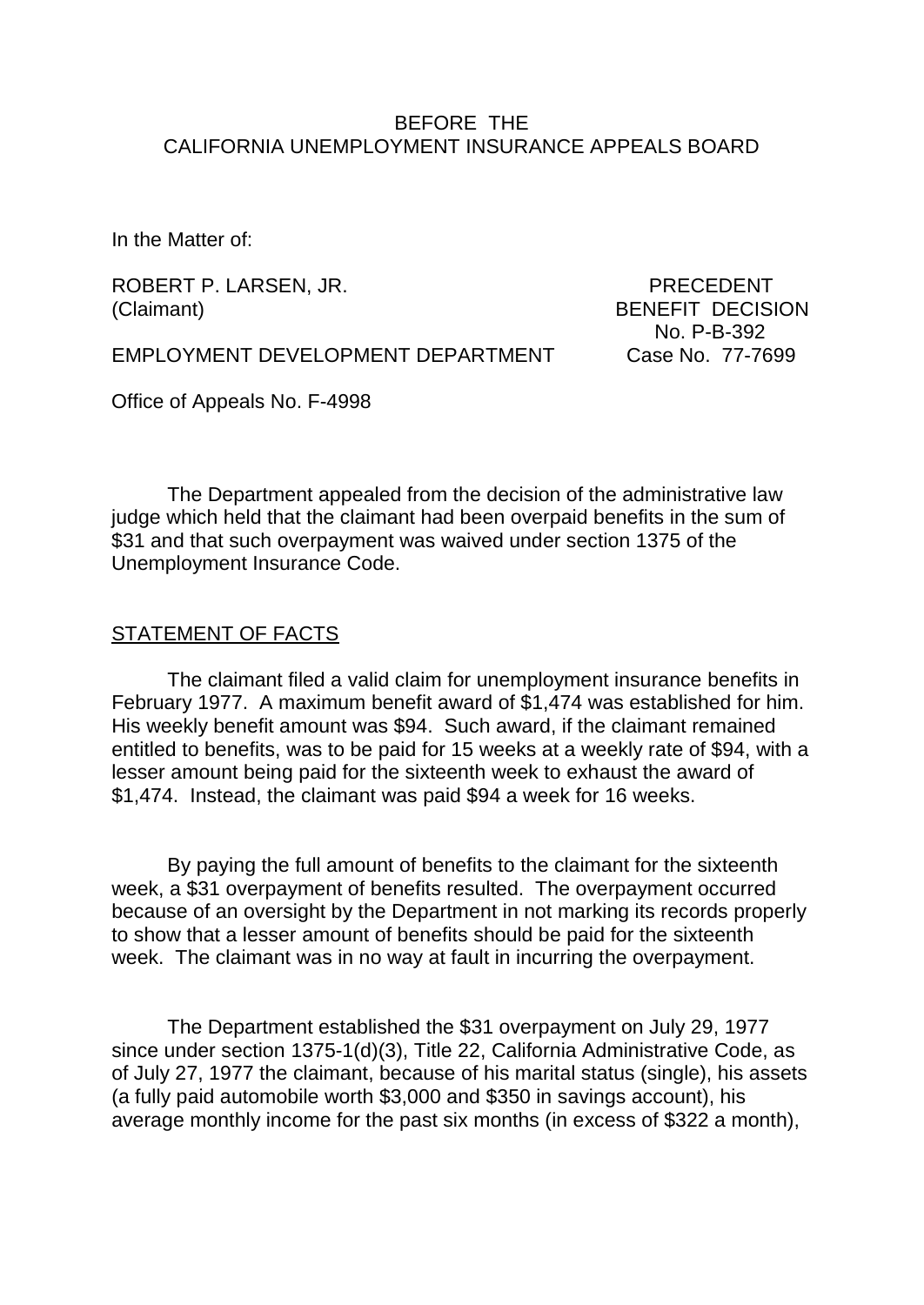and outstanding debts (\$35 to a credit union, \$291 to a credit company, and \$200 to Master Charge), did not meet the standards necessary for a finding that recovery of such overpayment would impose "extraordinary hardship" upon him. The Department concluded as follows:

## "REASON FOR DENIAL OF WAIVER:

Your average monthly family income for the past six months in relation to your present assets and liabilities does not indicate that repayment of your overpayment would cause you extraordinary hardship."

When the claimant became unemployed in February 1977 from employment in which he had been making \$900 a month, he had \$500 in his savings account. At the time of the hearing before the administrative law judge on September 13, 1977, he had some outstanding bills and \$250 in his savings account. Debts owed the credit union and Master Charge had been paid off by that time.

The claimant has had no income other than unemployment insurance since becoming unemployed. At the time of the hearing the claimant was living with friends and was "being supported somewhat" by them. He has no dependents. The funds spent by the claimant were for current expenses.

## REASONS FOR DECISION

Section 1375 of the code provides that a claimant who is overpaid benefits is liable for the amount overpaid unless the overpayment was not due to fraud, misrepresentation, or wilful nondisclosure on his part, was received without fault on his part, and its recovery would be against equity and good conscience.

The Department has implemented this section through regulations found in Title 22, section 1375-1, California Administrative Code, which state:

 "Recovery of Overpayments. (a) General Principle. Except for the relief from liability for overpayments provided by Sections 1380 and 2740 of the code, any person who is overpaid any amount of benefits is liable for the amount overpaid unless all of the following conditions exist.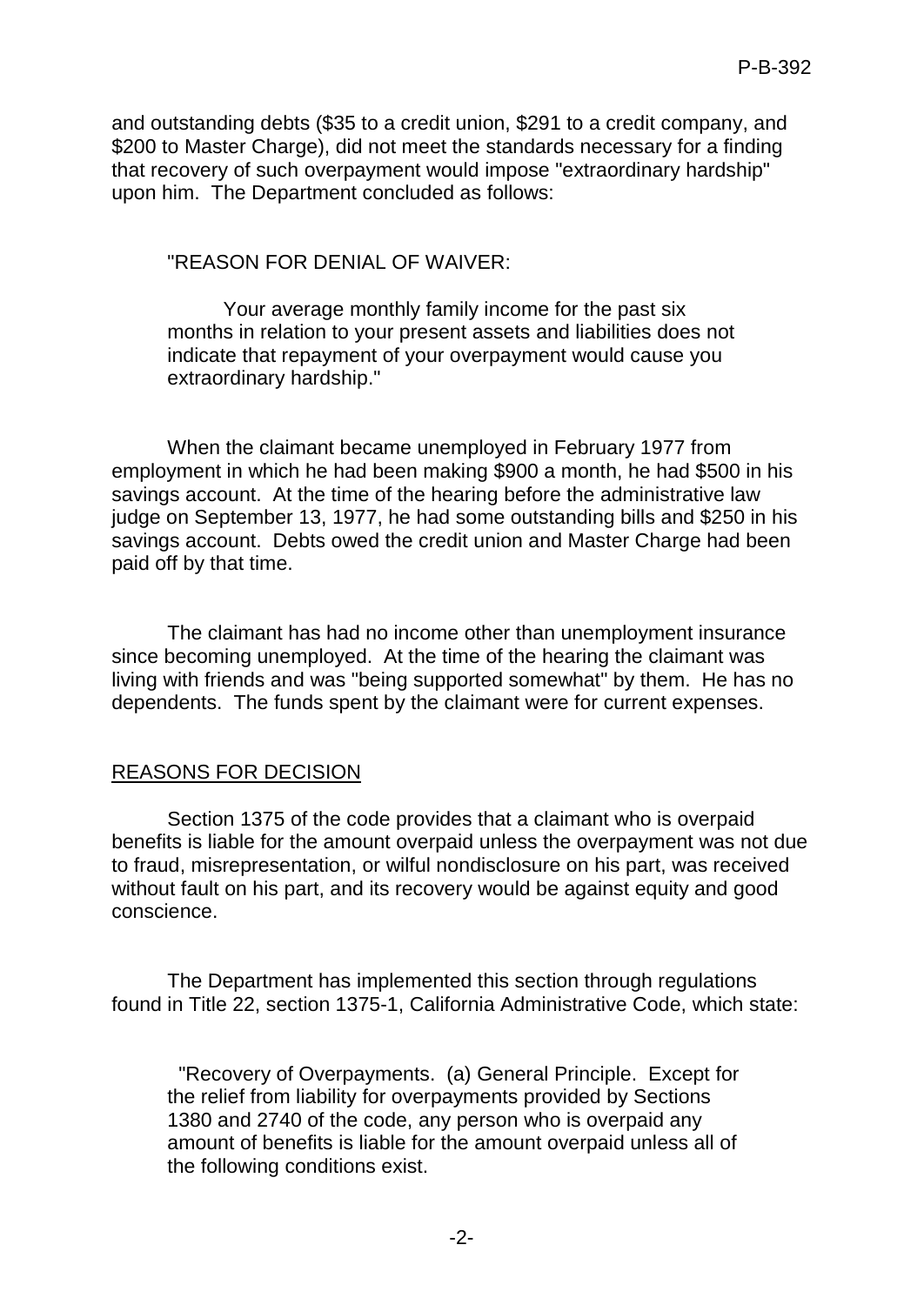(1) The overpayment was not due to fraud, misrepresentation, or wilful nondisclosure by the person.

(2) The overpayment was received without fault by the person.

(3) The recovery of the overpayment would be against equity and good conscience.

 (b) Scope. This section applies to overpayments of unemployment compensation benefits, extended duration benefits, federal-state extended benefits, and disability benefits.

 (c) Fault of the Claimant. In determining fault, the department shall consider the nature and cause of the overpayment and the capacity of the particular claimant to recognize the error resulting in the overpayment. A claimant who receives or retains benefits which he or she knew or reasonably should have known he or she was not lawfully entitled to receive is at fault. The claimant is not at fault if the benefits were retained because of the claimant's good faith reliance on a departmental error. A claimant who negligently reports or fails to report information which results in an overpayment is at fault. If the claimant is at fault he or she is liable for the overpayment.

 Example 1. A claimant receives \$160 benefits every 2 weeks. The claimant reports earnings of \$100 per week for a 2-week period. Through departmental error, those earnings are not reflected in the benefit payment and claimant receives \$160 for that 2-week period. The claimant retains the benefits without informing the department of the error. There are no other facts indicating the claimant did not have the capacity to recognize the error or that the claimant relied in good faith on the department's error. In this case, the claimant is at fault because he or she accepted a payment which he or she knew or should have known was incorrect.

 Example 2. A claimant applies for benefits and receives notice of an award of a weekly benefit amount of \$80. However, the notice prepared by the department is erroneous and the weekly benefit amount should be only \$60. The claimant is not at fault in the absence of any showing that he or she should have known of the error. Since no such showing appears here, the claimant is not at fault.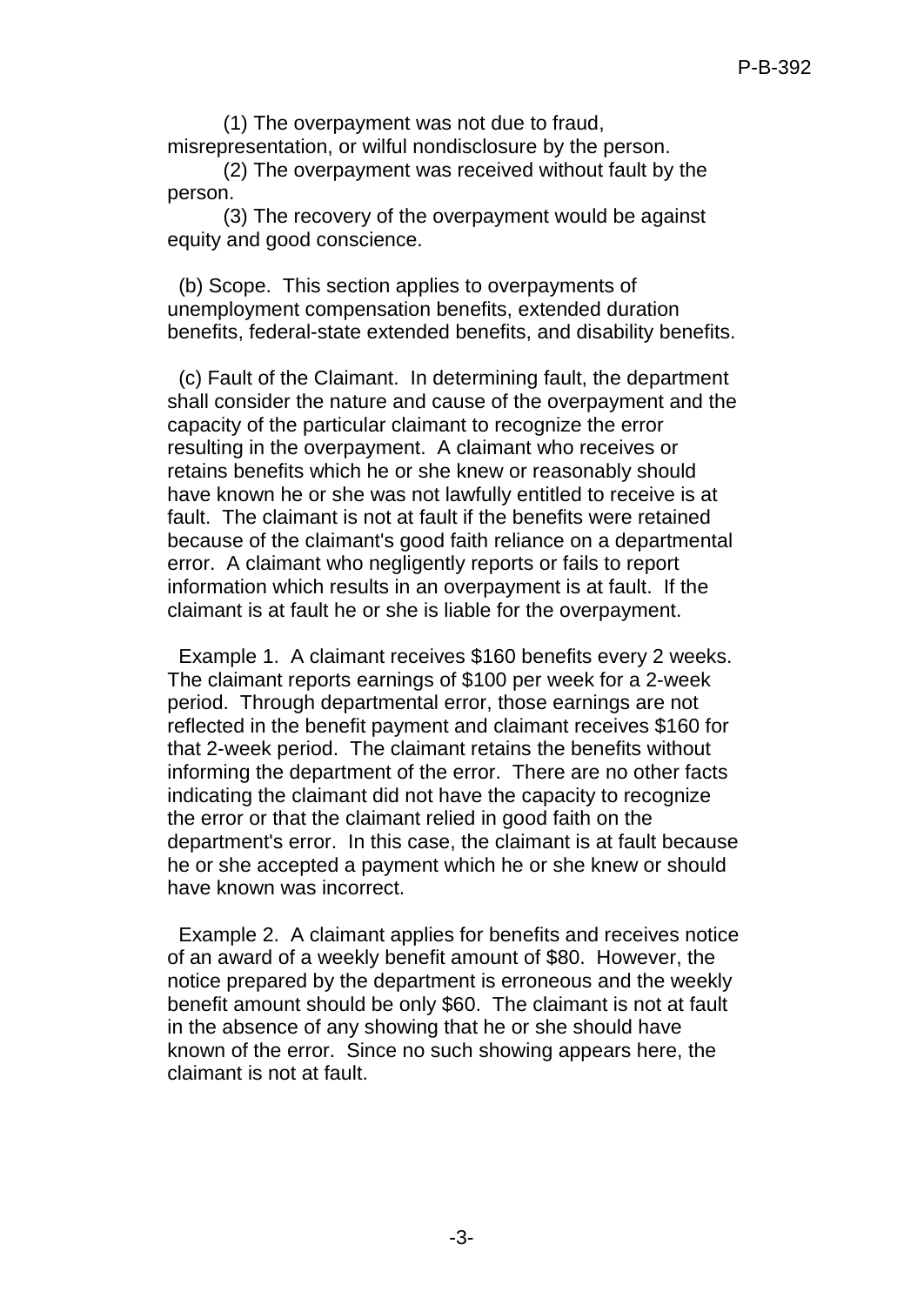Example 3. A claimant reports earnings of \$80 per week when in fact the claimant knew or should have known that his or her earnings were \$100 per week. The claimant is at fault and is liable for the overpayment.

 Example 4. The claimant receives and retains benefits from California and from another state for the same week, but does not report the duplication. The claimant is at fault, unless there is a showing that the claimant reasonably misunderstood benefits entitlement, and no such showing appears here. The claimant is at fault and is liable for the overpayment.

 (d) Equity and Good Conscience. The department shall, in determining whether the recovery of an overpayment would be against equity and good conscience, consider the following factors:

(1) Notice to Claimant. If an overpayment is created as a result of a decision by an administrative law judge or the Appeals Board which reverses a prior decision granting benefits, the claimant shall not be required to repay the overpayment unless the department has given notice to the claimant that his or her entitlement to benefits has been appealed and that he or she may be required to repay the benefits in the event of a reversal by an administrative law judge or the Appeals Board. If the notice is given, recovery of the overpayment is appropriate unless there has been a change of position by the claimant or recovery will cause extraordinary hardship.

(2) Change of Position. If a claimant has detrimentally changed his or her position in reliance upon benefit payments, the recovery of an overpayment of benefits is against equity and good conscience. A claimant will be considered to have detrimentally changed his or her position in reliance upon the receipt of benefits if the claimant has taken any reasonable action or incurred a necessary financial obligation in the conduct of his or her affairs which the claimant would not have taken but for the receipt of the benefits.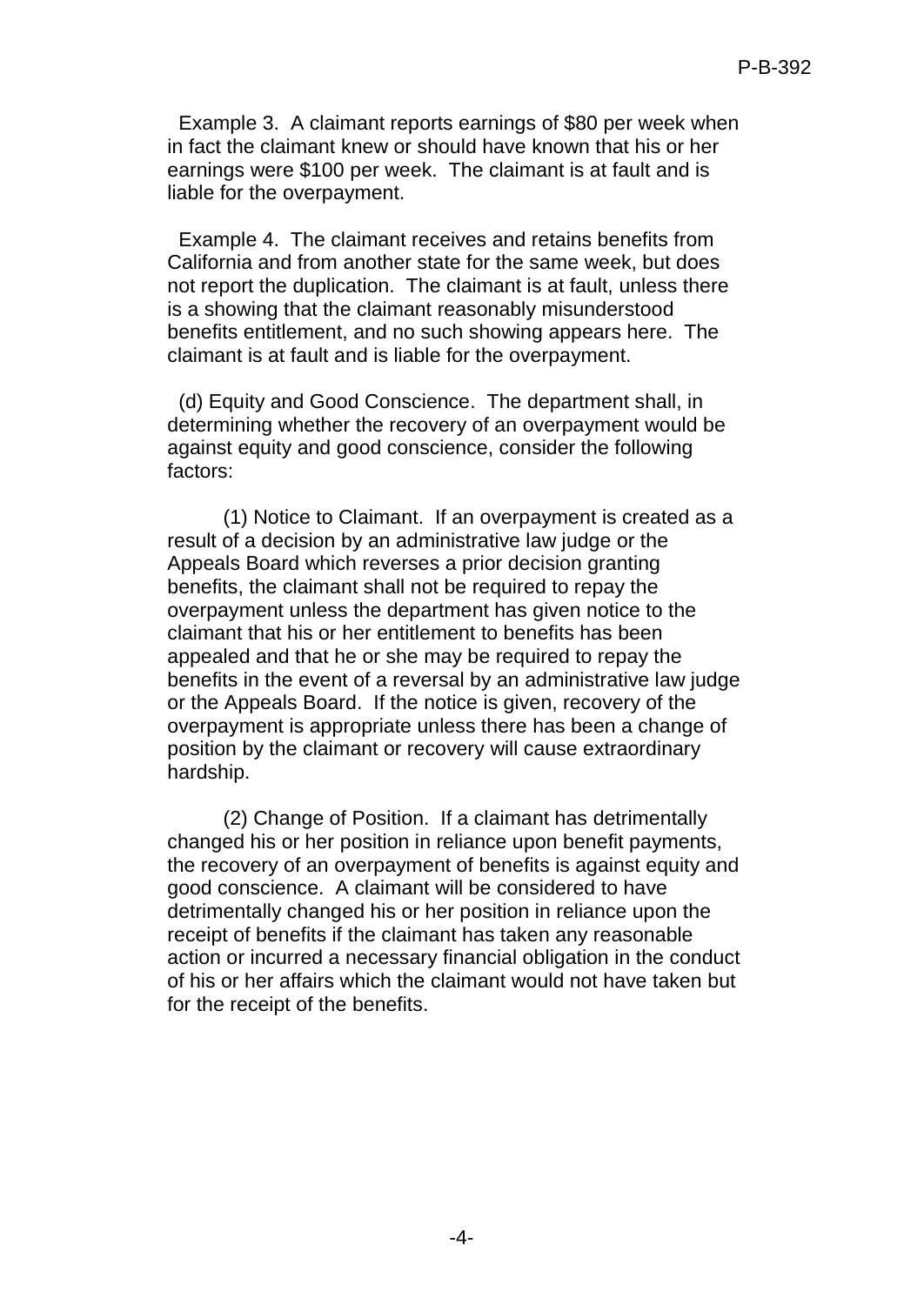(3) Extraordinary Hardship. If recovery of an overpayment would impose extraordinary hardship on a claimant or the claimant's family, the recovery of the overpayment is against equity and good conscience and shall be waived. In making this determination, the department shall consider the family income and assets of the claimant and other factors, as follows:

(A) Waiver--Family Income. The gross income of the claimant and his or her spouse which is available to the claimant shall be considered to determine whether a reasonable standard of living exists in accord with the family income levels set forth in Table 1 below. As used in this section, "income" includes income from all sources including, but not limited to, unemployment compensation benefits, extended duration benefits, and federal- state extended benefits, and disability benefits. If the claimant's average monthly family income for the preceding six months does not exceed the appropriate level set forth in Table 1 below, the overpayment shall, except as provided by paragraph (3)(B) of this subdivision, be waived by the department.

### Table 1 Family Income Level

| <b>Persons in Family</b> | <b>Gross Monthly Income</b>              |
|--------------------------|------------------------------------------|
| 1                        | \$322                                    |
| 2                        | 495                                      |
| 3                        | 666                                      |
|                          | 798                                      |
| 5                        | 948                                      |
| 6 or more                | plus \$150 for each<br>additional person |

(B) Waiver-Assets and Unusual Circumstances. If a claimant's average monthly family income for the preceding six months does not exceed the appropriate amount set forth in Table 1 above, the department shall consider any liquid or readily convertible assets available to the claimant which may be converted to repay the overpayment without causing extraordinary hardship on the claimant or the claimant's family.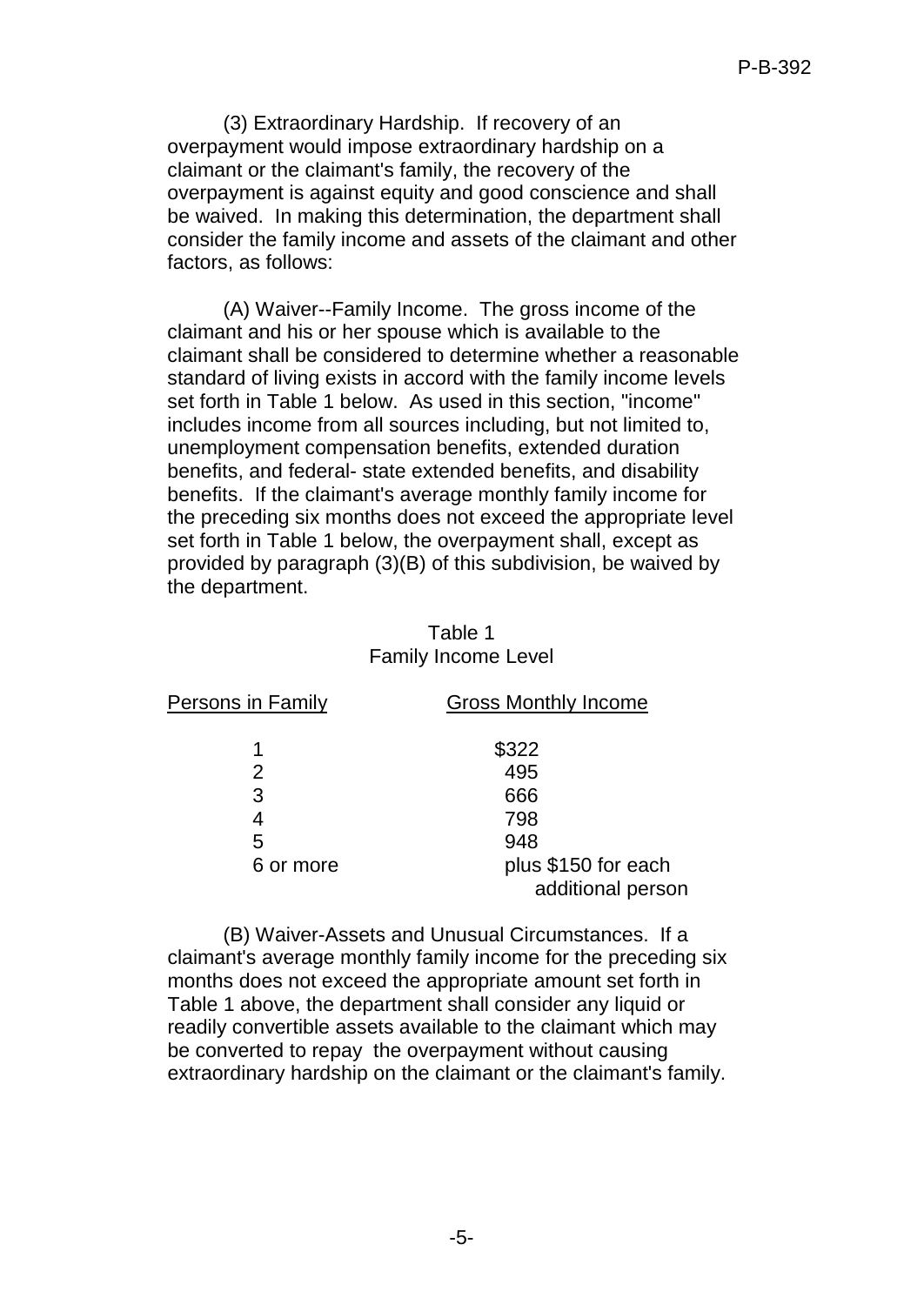Such assets include, but are not limited to, stocks, bonds, interest in mutual funds, cash, and credit union or savings accounts, but shall not include the claimant's home and furnishings therein, automobiles needed for transportation of the claimant or a family member, clothing and tools of the trade. If a claimant's average monthly family income for the preceding six months exceeds the appropriate amount set forth in Table 1 above, the department shall consider any unusual circumstances such as medical expenses or other necessary living expenses which would cause recovery of an overpayment to place an extraordinary hardship on the claimant or the claimant's family.

 Example 5. A claimant is married and has two children at home. The average monthly family income for the preceding six months was \$750. The claimant has no readily available assets. Recovery of the overpayment will cause extraordinary hardship and the overpayment is waived.

 Example 6. A claimant is married and has two children at home. The average monthly family income for the preceding six months was \$850. The claimant has a home, furnishings, and a car, but no other assets, and no unusual expenses or debts. The overpayment is not waived.

 Example 7. Assume the same facts as in Example 6, except that the claimant pays \$100 a month in outstanding medical bills which total \$5,000. Recovery of the overpayment will cause extraordinary hardship and the overpayment is waived.

(C) Recovery-Current Family Income and Assets. If the department has not waived the overpayment, the department shall establish, by mutual agreement if possible, a repayment schedule at the time of the overpayment determination. In establishing the repayment schedule the department shall consider the current family income and assets of the claimant, as follows: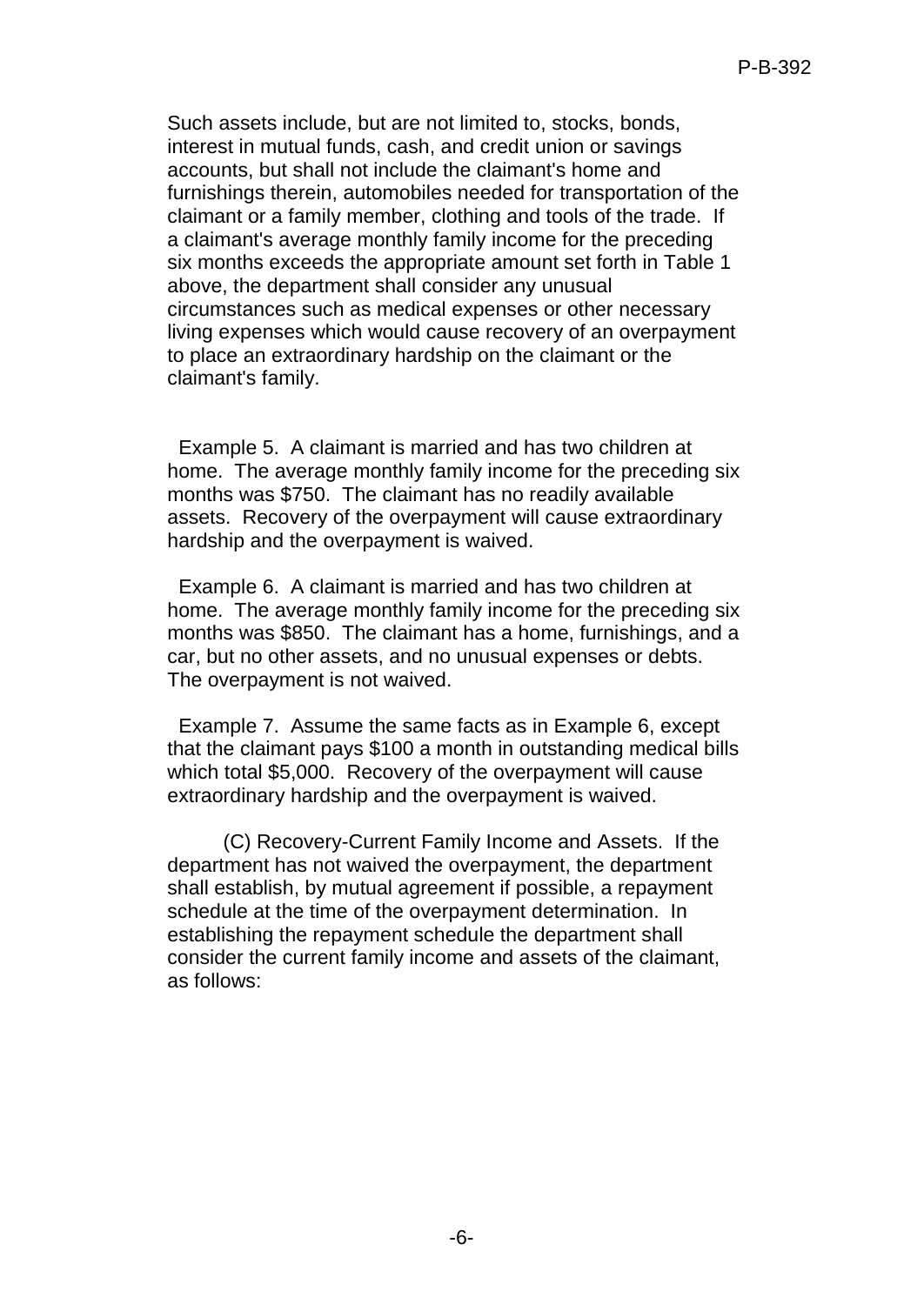(i) If the claimant's family income for the 4-week period immediately preceding the date on which recovery is sought, exceeds the appropriate amount set forth in Table 1 above, the excess for that period is available to repay the overpayment unless there are unusual circumstances such as medical expenses or other necessary living expenses. In cases of such unusual circumstances, the repayment amount shall not be less than \$10 per month. The department shall also consider any liquid or readily convertible assets as set forth in subparagraph (ii) below.

(ii) If the claimant's family income for the 4-week period immediately preceding the date on which recovery is sought does not exceed the appropriate amount set forth in Table 1 above, the department shall consider any liquid or readily convertible assets available to the claimant which may be converted to repay the overpayment without causing extraordinary hardship on the claimant or the claimant's family. Such assets include, but are not limited to, stocks, bonds, interest in mutual funds, cash, and credit union or savings accounts, but shall not include the claimant's home and furnishings therein, automobiles needed for transportation of the claimant or a family member, clothing, and tools of the trade.

 Example 8. The claimant is married and has two children at home. The claimant's family income for the 4-week period immediately preceding the date on which recovery is sought was \$810. The claimant has a home, furnishings therein, and a car, but no other assets, and has no unusual expenses or debts. The repayment schedule may provide for a maximum payment of \$12 per month (\$810 minus \$798).

 Example 9. The claimant is married but has no children. The claimant's family income for the 4-week period immediately preceding the date on which recovery is sought was \$460. Claimant also has stocks valued at \$300. The repayment schedule may provide for a minimum payment of \$10 per month and a lump sum recovery for the resale value of the stocks, less costs of sale.

 Example 10. Assume the same facts as in Example 8, except that the claimant pays \$40 monthly in outstanding medical bills which total \$500. The repayment schedule may provide for a minimum payment of \$10 per month.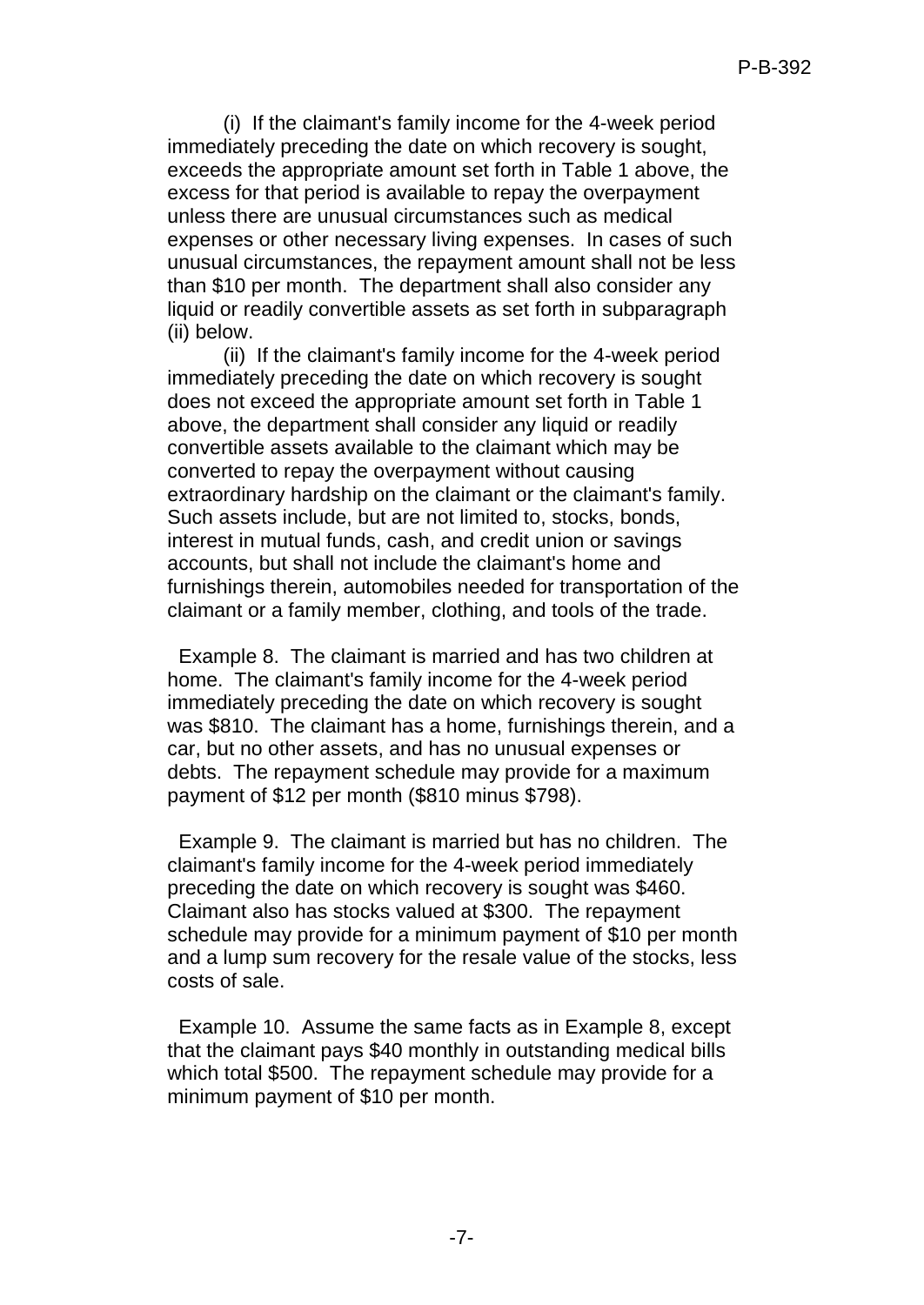(e) Information. Whenever the department determines that an overpayment is probable, it shall notify the claimant of the probable overpayment, the claimant's right to request that the department waive the overpayment, and the standards to obtain a waiver of the overpayment. The department shall assist and advise the claimant in meeting his or her obligation to furnish the department with all information necessary for the department to de-determine whether there is an overpayment, whether the claimant is entitled to waiver of the overpayment and for establishing the repayment schedule.

 (f) Adjustment of Repayment Schedule. If at any time a claimant requests the department to adjust his or her repayment schedule, the department shall do so if the claimant demonstrates that there has been a material change in his or her financial condition. If the overpayment interviewer and the claimant cannot agree on the requested adjustment, the field office manager shall prescribe the appropriate repayment schedule adjustment, if any. No administrative appeal is provided from an adjustment of or refusal to adjust a repayment schedule.

 (g) Overpayment Notice and Hearing. If the department determines that an overpayment exists, it shall notify the claimant of the amount of the overpayment, the cause of the overpayment, the reasons for denial of waiver if waiver is denied, the terms of the repayment schedule established under subdivision (d)(3)(C) of this section and the right to appeal (see Sections 1377, 2737, 3751, and 4751 of the code) to an administrative law judge, and to a hearing on all issues regarding the overpayment, including any determination denying waiver of the overpayment and the terms of such repayment schedule. When a waiver of an overpayment has become final, it shall not be redetermined in the absence of fraud, misrepresentation, or wilful nondisclosure by the claimant relating to the waiver."

Considering each of the three elements set forth in section 1375-1(a), it is apparent that subsections (1) and (2) are not at issue in this case as there is no question of fraud, misrepresentation, wilful misconduct, or fault in this instance.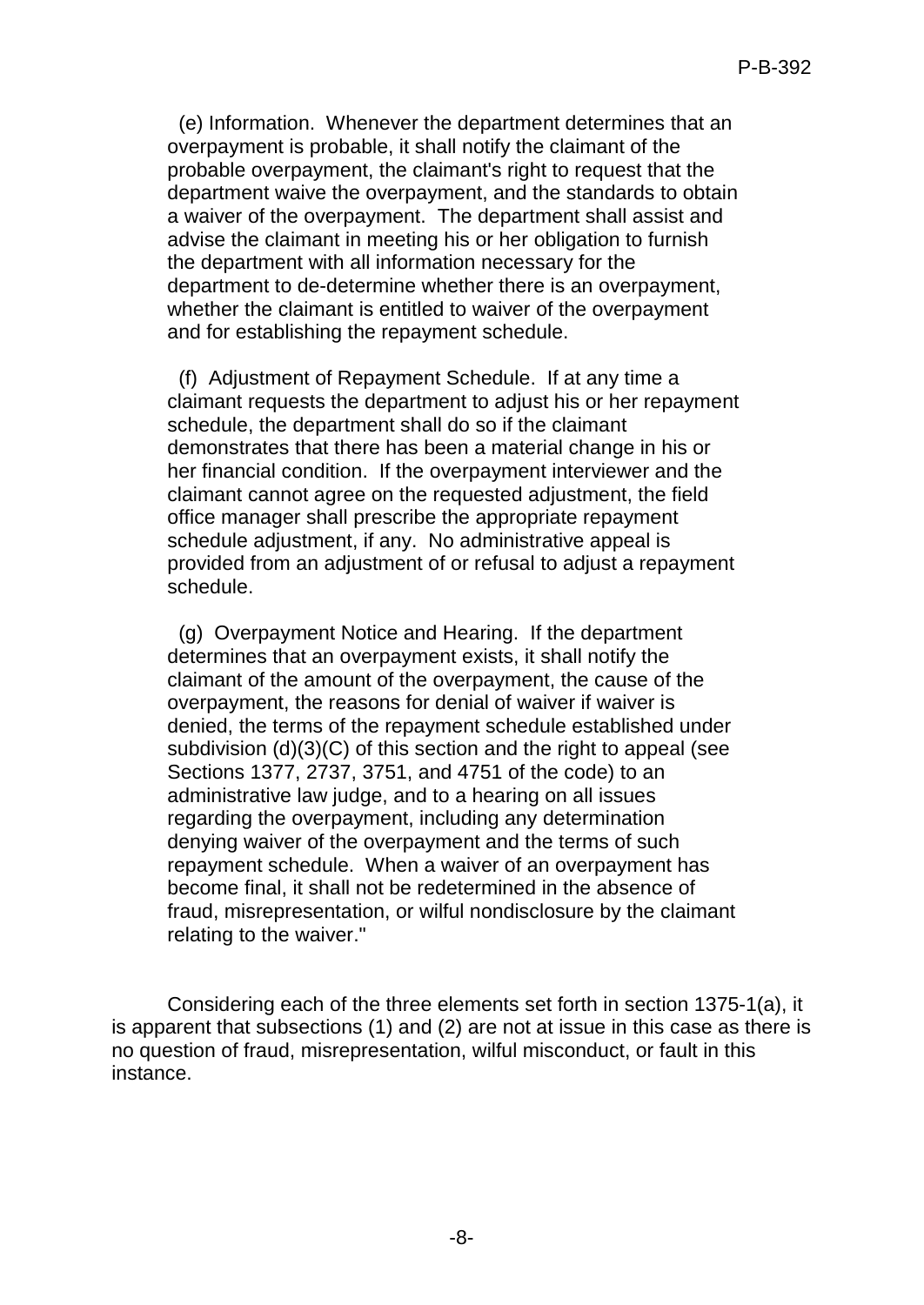The matter to be resolved pertains to subsection (3) and presents the question of whether recovery of the overpayment would be against equity and good conscience.

The portions of 1375-1 which are pertinent to the question before us are found in subsection (d). With reference to this issue, however, it is essential that we consider the holdings of the court as well as the precedent decisions of this Board, which are, of course, binding on the Department. In Appeals Board Decision No. P-B-368 it was stated that:

"It is appropriate that attention now be turned to deciding whether it would be against equity and good conscience to require the claimant to repay the overpayment.

"In including the phrase 'equity and good conscience' in section 1375 of the code it is apparent that the legislature intended that benefits overpaid be recovered only after a careful and deliberate consideration of all of the factors leading up to the overpayment and a complete evaluation of the results to the claimant in imposing recovery of the overpayment."

In discussing equity and good conscience, the court stated that the following in Gilles v. Department of Human Resources Development (1974), 11 Cal. 3d 313, 113 Cal. Rptr. 374:

". . . Such broad terms [equity and good conscience] necessarily anticipate that the trier of fact, instead of attempting to channelize his decision within rigid and specific rules, will draw upon precepts of justice and morality as the basis for his ruling [and] . . . a panoramic vision that encompasses all factors which might persuade an individual -- or a government -- of good conscience to forego recoupment of moneys previously paid."

\* \* \*

". . . A person of 'equity and good conscience,' we believe, would additionally consider such matters as the cause of the overpayment, whether the claimant received only normal unemployment benefits or some extra duplicative benefit,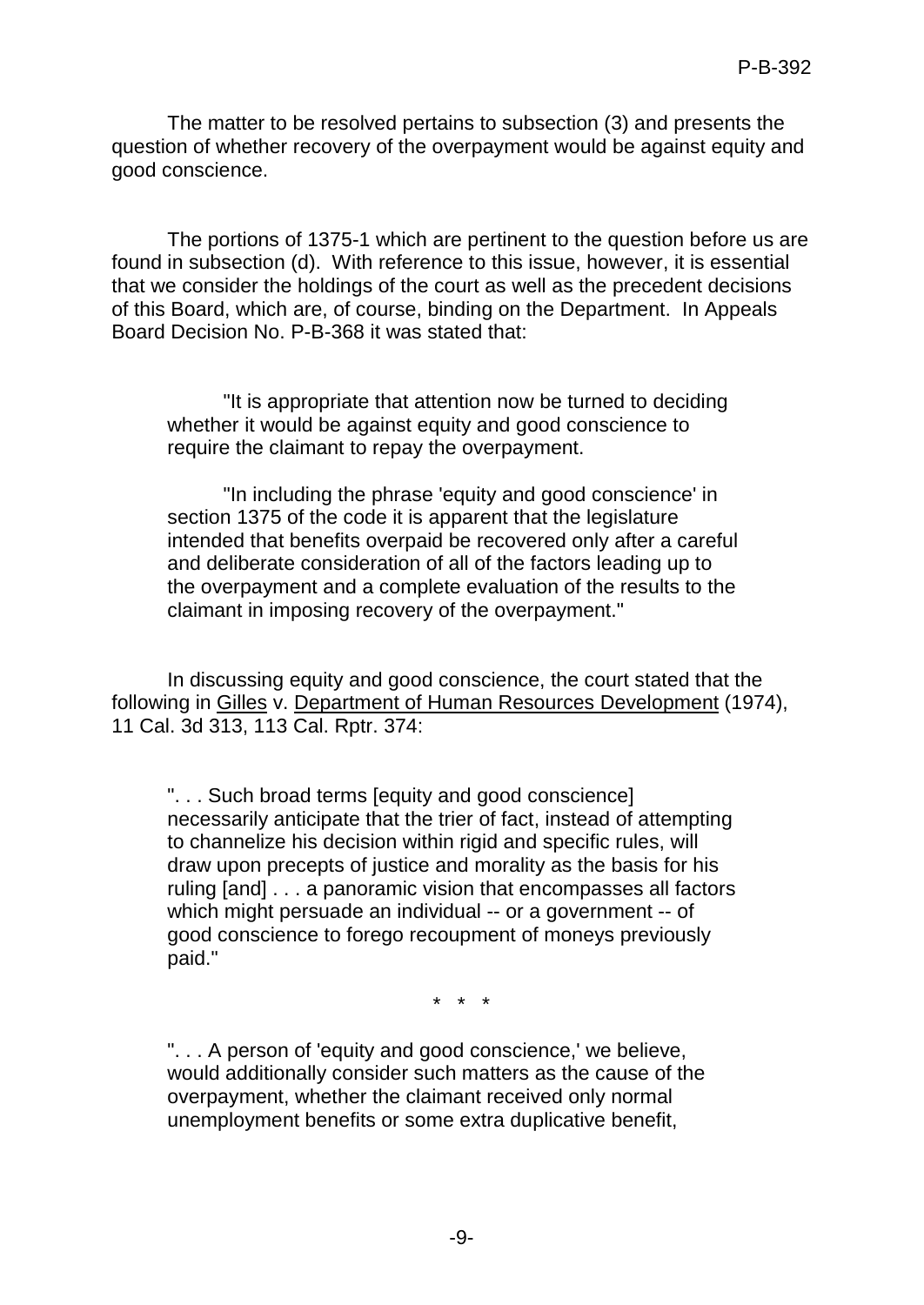whether the claimant changed his position in reliance upon receipt of the benefit, and whether recovery of the overpayment, by imposing extraordinary hardship on the claimant, would tend to defeat the objectives of the Unemployment Insurance Code."

It appears to us that it is the position of the Department that the law of "equity and good conscience" in regard to overpayments is to be found only within the confines of section 1375-1(d), above quoted. We do not agree with this position. The length of the regulation, and numerous examples provided, demonstrate the difficulty of drafting an all-encompassing statement on the subject of "equity and good conscience." In our judgment it is next to impossible, if not impossible, to draft such a statement. Such matters must be decided on an oft-repeated principle, namely, a case-by-case basis. In this respect it is appropriate to note that the scope of review of an administrative law judge extends from the date of the Department's determination to the date of hearing (section 5037, California Administrative Code, Appeals Board Decision No. P-B-67). Much can transpire between these dates which could substantially affect the question of whether recovery of the overpayment would impose extraordinary hardship.

We are persuaded to follow the broad and general guidelines of the Gilles case and, accordingly, we must conclude that a determination and application of good conscience cannot be tied down to rigid and specific rules such as are set forth in the above-quoted regulation.

In our judgment, section 1375-1 serves only as a guide to the Department in its internal operations, in deciding whether or not to establish an overpayment. It can also, of course, be used in hearings as argument to show why the Department took the action it did in regard to an overpayment issue, but in and of itself section 1375-1 cannot be finally determinative.

Accordingly, in light of the broad and general guidelines set forth in the Gilles case, section 1375-1, Title 22, California Administrative Code, which endeavors to establish rigid and specific rules, is not binding on this Board or its Administrative Law Judges appointed pursuant to sections 403 and 404 of the code.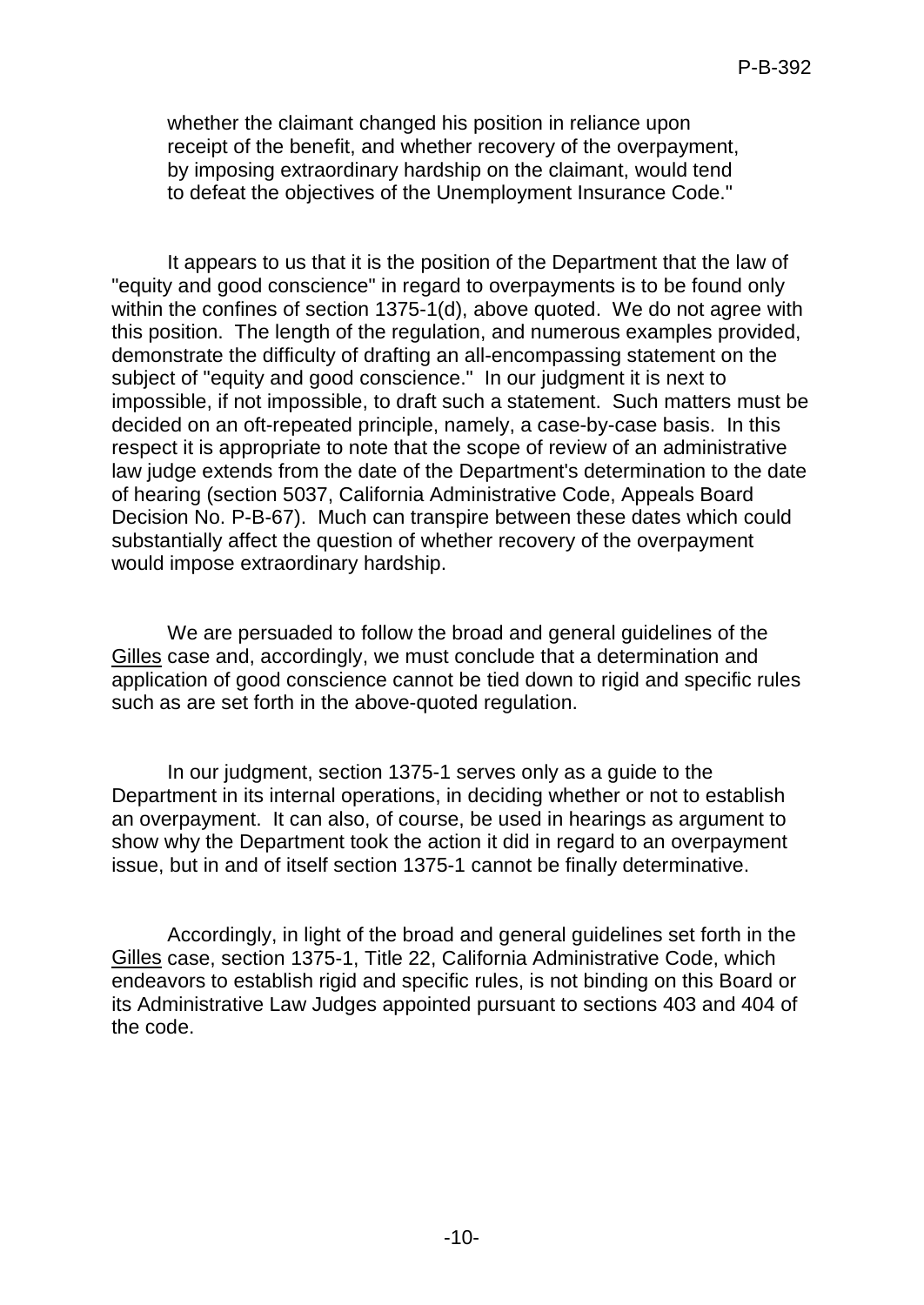We now turn our attention to a review of the factors enumerated in the Gilles case, as they relate to the instant case. First, we note that the cause of the overpayment was the error of the Department in not correctly marking its records. We have previously held that even though there is no fault on the claimant's part, the mere fact that an overpayment is due to the error of the Department does not establish in and of itself that recovery of the overpayment would be against "equity and good conscience." (Appeals Board Decision No. P-B-377)

As there is no question of duplicative payments, that factor requires no comment.

Next, however, it is apparent that the claimant did change his position in reliance upon receipt of the benefits. From February 1977, when the claimant became unemployed, to the date of the hearing before the administrative law judge, the claimant's savings were depleted by one-half and the benefits received were spent. These funds were spent on current expenses, which we must assume were for necessities of life. The specific bills paid off by the claimant between July 27, 1977 and the date of the hearing would give this indication.

Finally, the court in Gilles places considerable emphasis on the factor of whether the repayment of the overpayment would impose "extraordinary hardship" on the claimant which would defeat the objective of the Unemployment Insurance Code.

In determining extraordinary hardship, consideration must be given to such factors as the size of the overpayment, present income, present expenses, past due expenses, and assets accumulated from past income. None of these factors alone can be determinative; rather all must be considered to establish the claimant's present economic status and the impact of requiring repayment.

Certainly if a claimant has a present income in excess of current and past expenses, there can be no extraordinary hardship. This, however, would be an unusual situation when one is or has been unemployed and therefore it will ordinarily be necessary to turn to a consideration of assets accumulated from past income, including the character of those assets. It surely would create an extraordinary hardship to require a claimant to sell his means of transportation (perhaps the very means of obtaining or maintaining employment), or his home.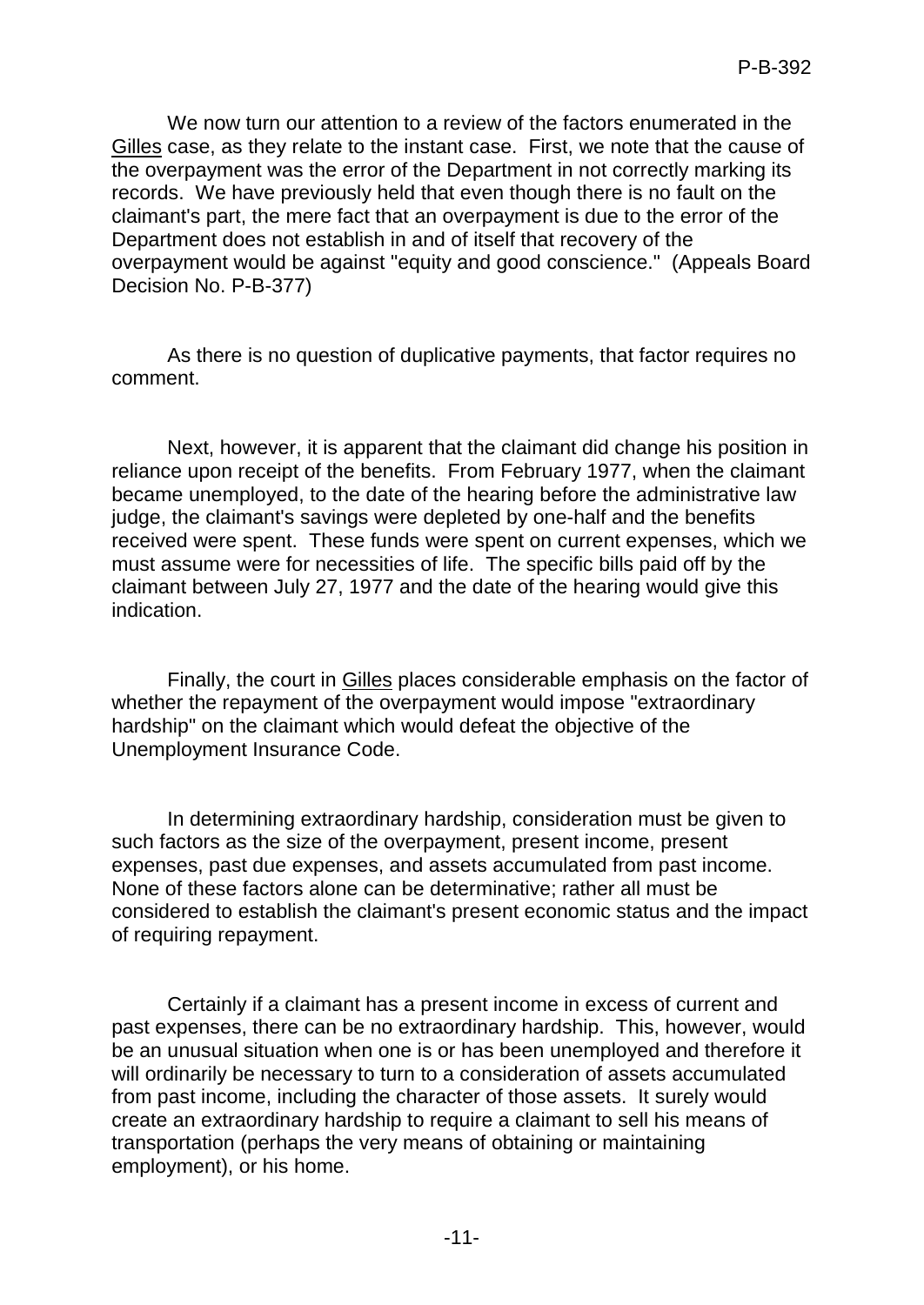Accumulated money assets pose a more difficult question. It is frequently assumed that if one has money one can pay. This base assumption, however, ignores whether or not such payment will create extraordinary hardship. This then comes back to the size of the overpayment in relationship to the assets.

This leads us to the facts of this case. At the time a decision had to be made as to whether to set up an overpayment, namely, at the end of July 1977, the claimant had assets of \$350 in a savings account, an automobile, and \$94 a week in benefits. Along with current expenses for necessities of life, he had debts totaling \$526. Most of these debts were paid off by the date of hearing before the administrative law judge and his savings were depleted to \$250. We mention these last two facts merely to indicate that it would appear that all of the claimant's expenditures were paid for current expenses for necessities of life.

The facts of this case are very close as to whether "extraordinary hardship" would be imposed in requiring the claimant to make repayment of the \$31. The claimant did have assets at the time a determination was to be made regarding repayment. Also, the overpayment was small. But, on the other hand, the amount of the savings was being slowly depleted to meet payments for the necessities of life. Also, the claimant changed his position in reliance upon receipt of such benefits.

In such a close situation as this, in our judgment the scale should be tipped in favor of the claimant.

Such a conclusion is in line with the dictate in Garcia v. California Employment Stabilization Commission (1945), 71 Cal. App. 2d 107, 161 Pac. 2d 972, that the Unemployment Insurance Code is to be interpreted liberally to effectuate the objectives of the statute. Accordingly, under the Gilles case, good conscience dictates that recoupment be foregone under the present factual situation.

We therefore conclude that the overpayment must be waived in the instant case.